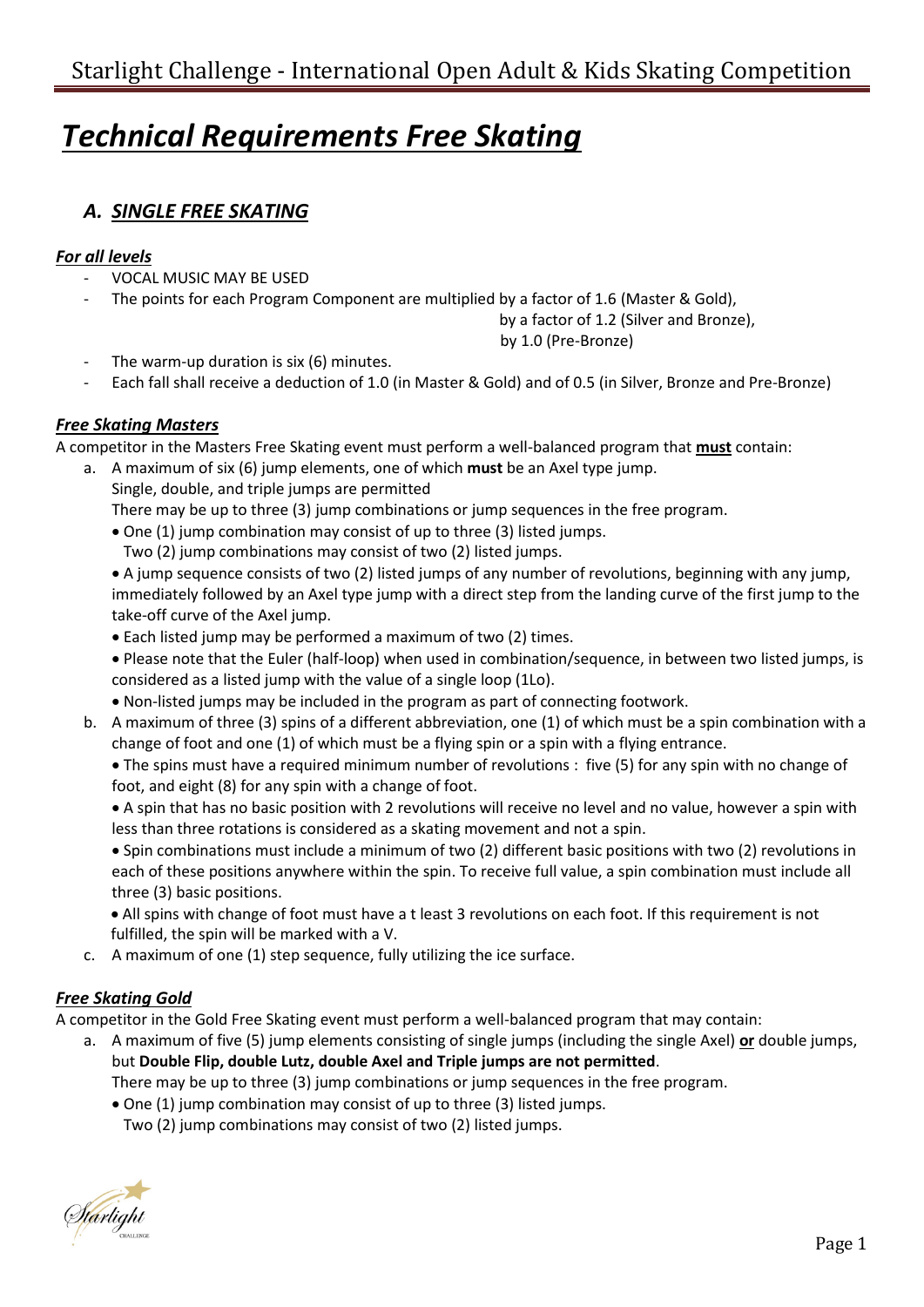• A jump sequence consists of two (2) listed single ou double jumps, beginning with any jump immediately followed by an Axel type jump with a direct step from the landing curve of the first jump to the takeoff curve of the Axel jump. The jumps in bold above are NOT permitted.

• Each listed jump may be performed a maximum of two (2) times.

• Please note that the Euler (half-loop) is considered as a listed jump when used in combination in between two listed jumps.

- Non-listed jumps may be included in the program as part of connecting footwork.
- b. A maximum of three (3) spins of a different abbreviation, one (1) of which must be a spin combination with a change of foot and one (1) of which must be a flying spin or a spin with a flying entrance.

• The spins must have a required minimum number of revolutions: four (4) for any spin with no change of foot, and eight (8) for any spin with a change of foot.

• A spin that has no basic position with 2 revolutions will receive no level and no value, however a spin with less than three rotations is considered as a skating movement and not a spin.

• Spin combinations must include a minimum of two (2) different basic positions with two (2) revolutions in each of these positions anywhere within the spin. To receive full value, a spin combination must include all three (3) basic positions.

• All spins with a change of foot must have at least 3 revolutions on each foot. If this requirement is not fulfilled, the spin will be marked with a V.

c. A maximum of one (1) step sequence, fully utilizing the ice surface.

The duration is 2 minutes and 50 seconds, +/- 10 seconds.

Only features up to and including Level 3 will be counted for the technical elements.

Any additional features will not count for level requirements and will be ignored by the Technical Panel.

#### *Free Skating Silver*

A competitor in the Silver Free Skating event must perform a well-balanced program that may contain:

- a. A maximum of five (5) jump elements, consisting of any single jumps (including the single Axel).
	- **Double jumps and triple jumps are not permitted**.

There may be up to two (2) jump combinations or jump sequences in the free program.

• One (1) jump combination may consist of up to three (3) listed jumps. The other jump combination may consist of two (2) listed jumps.

• A jump combination may consist of two (2) single listed jumps, beginning with any listed jump, immediately followed by an Axel type jump with direct step from the landing curve of the first jump to the takeoff curve of the Axel jump.

• Each listed jump may be performed a maximum of two (2) times.

• Please note that the Euler (half-loop) is considered as a listed jump when used in combination in between two listed jumps.

- Non-listed jumps may be included in the program as part of connecting footwork.
- b. A maximum of two (2) spins of a different abbreviation, one (1) of which must be a spin combination.

• The spins must have a required minimum number of revolutions: four (4) for any spin with no change of foot, and six (6) for any spin with a change of foot.

• A spin that has no basic position with 2 revolutions will receive no value, however a spin with less than three rotations in total is considered as a skating movement and not a spin.

• Spin combinations must include a minimum of two (2) different basic positions with two (2) revolutions in each of these positions anywhere within the spin. To receive full value, a spin combination must include all three (3) basic positions.

• All spin with a change of foot must have at least 3 revolutions on each foot. If this requirement is not fulfilled, the spin will be marked with a V.

c. A maximum of one (1) choreographic step sequence, utilizing at least half (1/2) of the ice surface.

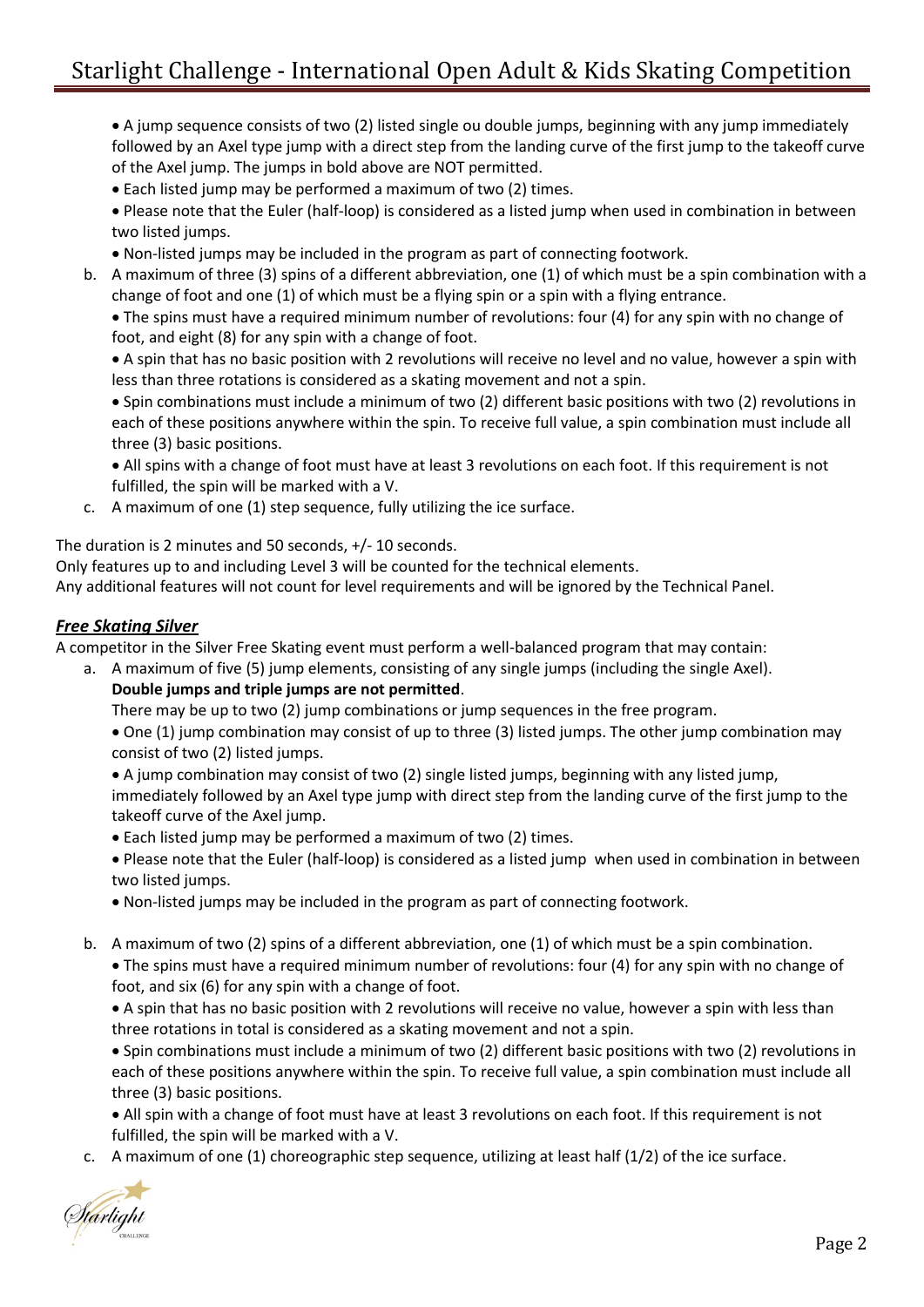• A choreographic sequence consists of any kind of movements like steps, turns, spirals, arabesques, spread eagles, Ina Bauers, hydroblading, transitional unlisted jumps, spinning movements, etc…

The maximum time is 2 minutes and 10 seconds.

Only features up to and including Level 2 will be counted for the technical elements..

Any additional features will not count for level requirements and will be ignored by the Technical Panel.

#### *Free Skating Bronze*

A competitor in the Bronze Free Skating event must perform a well-balanced program that may contain:

- a. A maximum of four (4) jump elements, consisting only of single jumps.
	- **Axel type jumps, double jumps and triple jumps are not permitted**. There may be up to two (2) jump combinations or jump sequences in the free program.
	- Each jump combination may consist of two (2) listed jumps.
	- Each listed jumps may be performed a maximum of two (2) times.
- b. A maximum of two (2) spins of a different abbreviation one of which must be a spin in one position with no change of foot.

#### **Flying spins are not permitted**.

- The spins must have a required minimum number of revolutions: three (3) for any spin with no change of foot, and six (6) for the spin combination with change of foot.
- A spin that has no basic position with 2 revolutions will receive no value, however a spin with less than three rotations in total is considered as a skating movement and not a spin.
- Spin combinations must include a minimum of two (2) different basic positions with two (2) revolutions in each of these positions anywhere within the spin. To receive full value, a spin combination must include all three (3) basic positions.
- All spins with change of foot must have at least 3 revolutions on each foot. If this requirement is not fulfilled, the spin will be marked with a V.
- Only features up to and including Level 1 will be counted. Any additional features will not count for level requirements and will be ignored by the Technical Panel.
- c. A maximum of one (1) choreographic sequence utilizing at least half (1/2) of the ice surface.
	- A choreographic sequence consists of any kind of movements like steps, turns, spirals, arabesques, spread eagles, Ina Bauers, hydroblading, transitional (unlisted) jumps, spinning movements etc.
	- The pattern is not restricted but the sequence must be clearly visible.
	- A choreographic sequence has a base value and will be evaluated by the judges in GOE only.

The duration is 1 minute and 40 seconds, +/- 10 seconds

#### *Free Skating Pre-Bronze*

A competitor in the Adult Pre Bronze Free Skating event must perform a well-balanced program that must contain:

a. A maximum of three (3) jump elements consisting of only half and single jumps.

#### **Axel type jumps, Lutz and Flip jumps are not permitted**.

There may be only one (1) jump combination or jump sequence in the Free Program.

- Each jump combination may consist of up to two (2) listed jumps.
- Each listed jump may be performed a maximum of two (2) times.
- A jump sequence may consist of any number of single jumps that may be linked by

non-listed jumps like mazurkas, etc... and/or hops immediately following each other while maintaining the jump rhythm (knee); there can be no turns/steps, crossovers or stroking during the sequence. However, only the two jumps with the highest value will count.

- Non-listed jumps may be included in the program as part of connecting footwork preceding single jumps.
- b. A maximum of one (1) spin.

The spin must have a required minimum number of revolutions: three (3) .

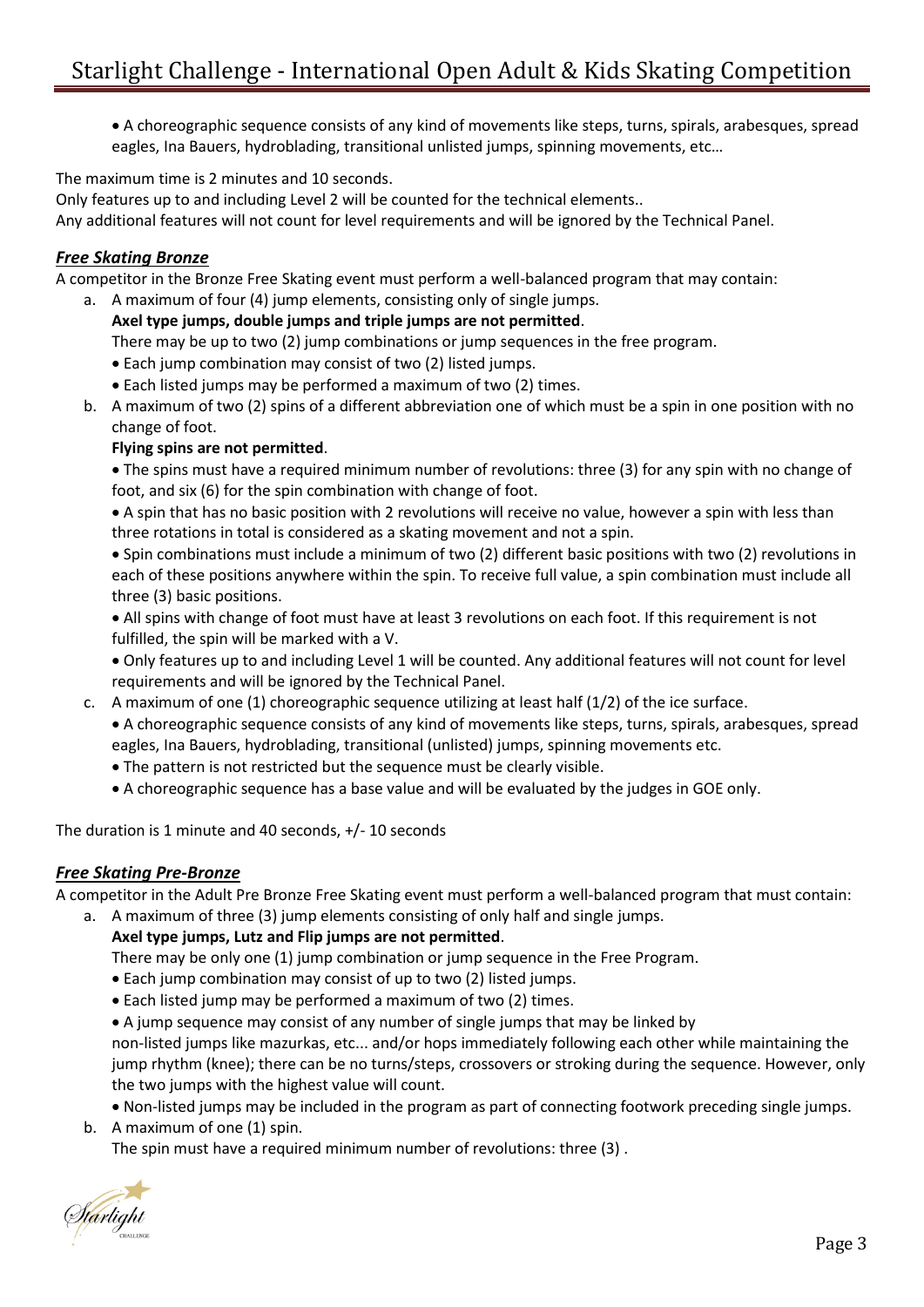**Spin combination with change of foot and Flying spins is not permitted**.

c. A maximum of one choreographic-sequence (ChSq) covering at least half of the ice surface and **must include at least one (1) spiral position (not a kick)**.

• A Choreographic Sequence consists of any kind of movements like steps, turns, spirals, arabesques, spread, eagles, Ina Bauers, hydroblading, transitional (unlisted jumps), spinning movements etc.

- The pattern is not restricted.
- A choreographic sequence has a base value and will be evaluated by the judges in GOE only.
- Additional spiral sequences and step sequences will not be counted in the technical score but will be counted as moves-in-the field (transitions) and marked as such.

The maximum time is 1 minute and 40 seconds but may be less.

## *B. PAIR FREE SKATING*

#### *For all levels*

- VOCAL MUSIC MAY BE USED
- The points for each Program Component are multiplied by a factor of 1.6 (Master & Gold), 1.2 (Silver)
- The warm-up duration is six (6) minutes.
- Each fall shall receive a deduction of 1.0 (0.5 in Adult)

Pair events consist of Free Skating only.

Each pair must consist of a man and a lady.

The man must be the male skater, the lady the female skater.

Coaches and students are welcome to compete in all events, however it is MANDATORY that pair couples enter at the skill level of the more skilled skater, even if that skater is not a professional, but simply a higher level skater.

#### *Masters Pair*

Masters pairs must perform a well-balanced program that may contain:

- a. A maximum of three (3) different lifts, one of which may be a twist lift.
	- In lifts of Group 1 and Group 2, the man's lifting hand(s) should be above his shoulder line.
	- In lifts of Groups 3–4-5, full extension of the lifting arm(s) is mandatory.
- b. A maximum of two (2) throw jumps (single or double).
- **c.** A maximum of one (1) solo jump. **Single, double and triple jumps are permitted.**
- d. A maximum of one (1) jump combination with a maximum of three (3) listed jumps or one (1) jump sequence.

• A jump sequence consists of two (2) listed jumps of any number of revolutions, beginning with any jump, immediately followed by an Axel type jump with a direct step from the landing curve of the first jump to the take-off curve of the Axel jump.

•

e. A maximum of one (1) pair spin (pair spin or pair spin combination)

• The spin must have a required minimum number of revolutions: four (4) revolutions for a pair spin and six (6) for a pair spin combination. A pair spin combination must have a change of foot by both partners with at least three (3) revolutions on each foot **and** at least one (1) change of position by both partners.

A Pair Combination Spin can be started with a jump. Any flying entry can be considered as a feature by either partner. If there are not 3 revolutions before or after the change of foot executed by both partners, the Pair Spin Combination will be marked with a "V". If there are less than 3 revolutions on both feet by either partner, the spin will have no value.

• A pair spin is any spin with no change of foot and does not require a change of position by one or both partners. Change of positions may be used for a level feature.

• There must be a minimum of two (2) revolutions in each position or the position will not be counted.

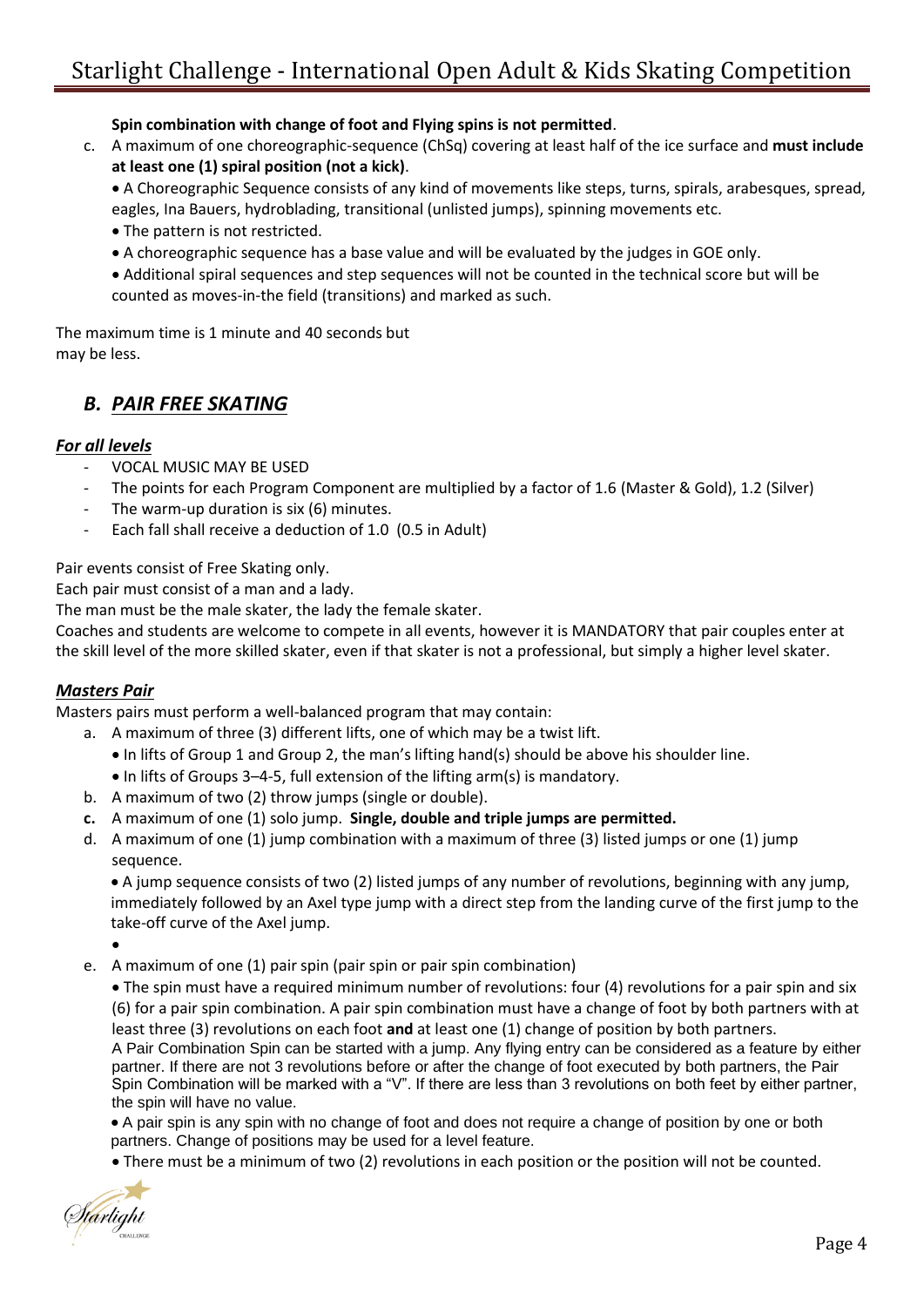f. A maximum of one (1) solo spin.

• The solo spin must have a required minimum number of revolutions: five (5) for the flying spin with no change of foot after landing, five (5) for the spin with only one position and no change of foot and five (5) for the spin combination with no change of foot and eight (4 + 4) for the spin combination with change of foot or spin in one position with a change of foot.

• There must be a minimum of two (2) revolutions in each position or the position will not be counted.

• Spin combinations must include a minimum of two (2) different basic positions with two (2) revolutions in each of these positions anywhere within the spin. To receive full value, a spin combination must include all three (3) basic positions.

- g. A maximum of one (1) death spiral or pivot figure (position optional).
	- At least ¾ revolution in pivot position by the man is required for the death spiral.
	- At least one revolution in pivot position by the man is required for pivot figure.
- h. A maximum of one (1) step sequence, utilizing at least half (1/2) of the ice surface.

The duration is 3 minutes and 30 seconds, +/- 10 seconds.

#### *Gold Pair (Intermediate)*

Gold Pairs must perform a well-balanced program that may contain:

- a. A maximum of two (2) different lifts of Group 1 or Group 2 with a minimum 1/2 revolution for the man and 1 revolution for the lady.
	- The man's lifting hand(s) should be above his shoulder line.
	- Variations of the lady's position, no-handed and one-handed lifts, and combination lifts **are not permitted**.
	- Lifts of Groups 3-4-5 **are not permitted**.
	- Twist lifts **are not permitted**.
	- A different take-off counts as a different lift.
- b. A maximum of one (1) single throw jump (including the throw Axel).
	- Double and triple jumps **are not permitted**.
- c. A maximum of one (1) solo single jump (including the single Axel).
	- Double and triple jumps **are not permitted**.
- d. A maximum of one (1) jump combination with a maximum of three (3) listed jumps or one (1) jump sequence.

• A jump sequence consists of two (2) listed single jumps, beginning with any jump, immediately followed by an Axel type jump with a direct step from the landing curve of the first jump to the take-off curve of the Axel jump.

- Only single jumps are allowed (including the single Axel).
- Double and triple jumps **are not permitted**.
- e. A maximum of one (1) pair spin (pair spin or pair combination spin).

• The spin must have a required minimum number of revolutions: four (4) revolutions for a pair spin and six (6) for a pair spin combination. A pair spin combination must have a change of foot by both partners with at least three (3) revolutions on each foot **and** at least one (1) change of position by both partners. If there is no change of foot or no change of position by one or both partners, the spin will be called as a pair spin.

• There must be a minimum of two (2) revolutions in each position or the position will not be counted.

- f. A maximum of one (1) death spiral or pivot figure (position optional).
	- At least ¾ revolution in pivot position by the man is required for the death spiral.
	- At least one (1) revolution in pivot position by the man is required for the pivot figure.
- g. A maximum of one (1) step sequence, fully utilizing the ice surface.

#### The duration is 2 minutes and 40 seconds, +/- 10 seconds.

Only features up to and including Level 2 will be counted for the spins and step sequence. Any additional features will not count for level requirements and will be ignored by the Technical Panel.

ft<mark>árlight</mark>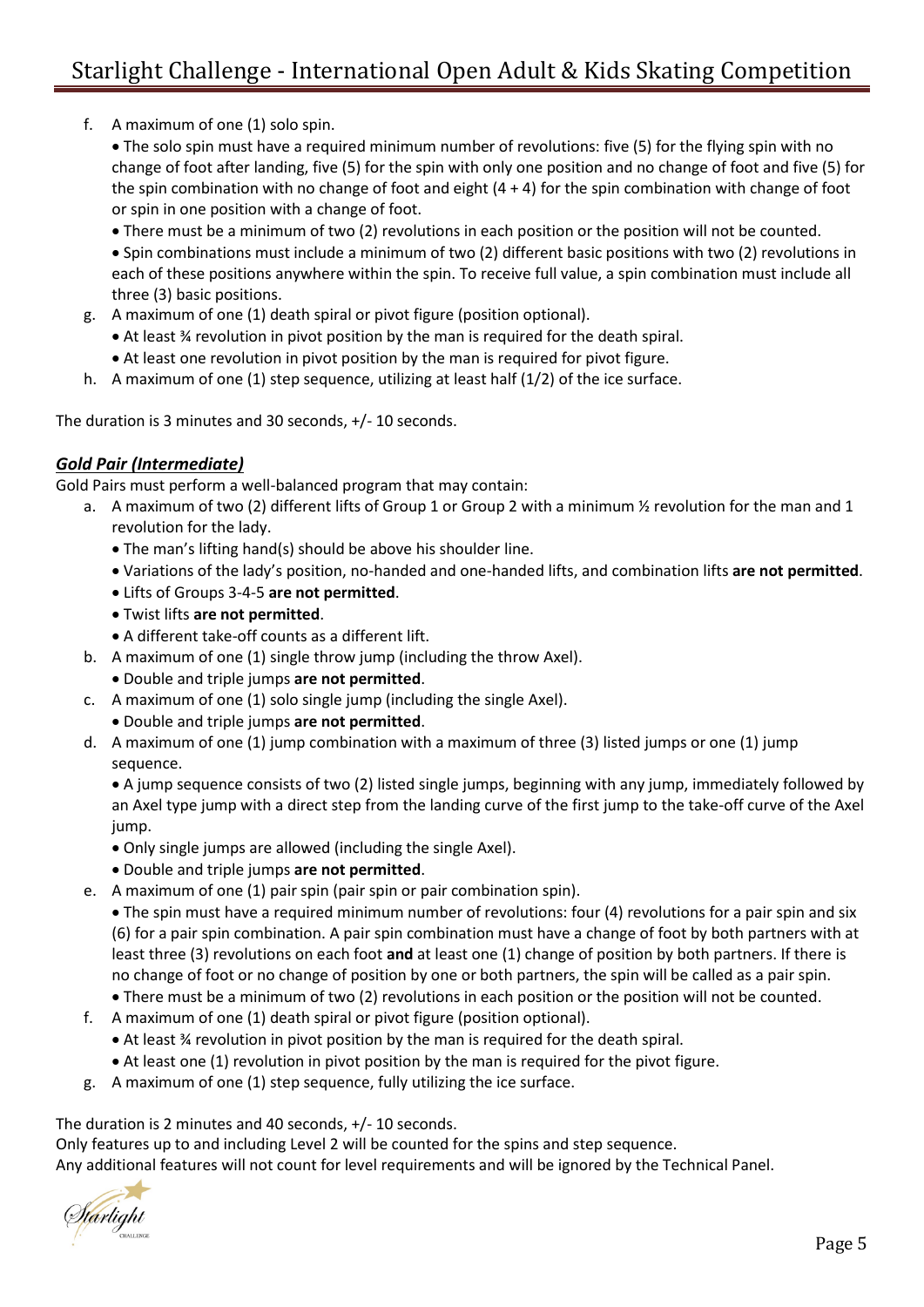### *Silver Pair (Adult)*

Silver Pairs must perform a well-balanced program that may contain:

- a. A maximum of one (1) lift of Group 1 or Group 2 with a minimum  $\frac{1}{2}$  revolution for the man.
	- The man's lifting hand(s) should be above his shoulder line.
	- Variations of the lady's position, no-handed and one-handed lifts, and combination lifts **are not permitted**.
	- Lifts of Groups 3-4-5 are not permitted,
	- Twist lifts **are not permitted**.
- b. A maximum of one (1) single throw jump.
	- Throw double and triple jumps **are not permitted**.
	- Throw Axel **is not permitted**.
- c. A maximum of one (1) solo single jump.
	- Double and triple jumps **are not permitted**.
	- Axel type jumps **are not permitted.**
- d. A maximum of one (1) jump combination with a maximum of two (2) listed jumps or one (1) jump sequence with any number of jumps (only the two jumps with the highest value will count for points).
	- Only single jumps are allowed.
	- Axel jumps, Double and triple jumps **are not permitted**.
- e. A maximum of one (1) pair spin.

• A pair spin is any spin with no change of foot and does not require a change of position by one or both partners. Change of position may be used for a level feature.

- There must be a minimum of two (2) revolutions in each position or the position will not be counted.
- f. A maximum of one (1) pivot figure (position of the lady optional).
	- At least one (1) revolution in pivot position by the man is required.
- g. A maximum of one (1) choreographic sequence that fully utilizes the ice surface.
	- A choreographic sequence consists of any kind of movements like steps, turns, spirals, arabesques, spread eagles, Ina Bauers, hydroblading, transitional (unlisted) jumps, spinning movements etc.
	- The pattern is not restricted.
	- A choreographic sequence has a base value and will be evaluated by the judges in GOE only.

The duration is 2 minutes and 20 seconds, +/- 10 seconds

Only features up to and including Level 1 will be counted. Any additional features will not count for level requirements and will be ignored by the Technical Panel.

#### *Bronze Pair*

Bronze Pairs must perform a well-balanced program that may contain:

- a. A maximum of one (1) lift of Group 1 or Group 2 without any revolution for the man.
	- Variations of the lady's position, no-handed and one-handed lifts, and combination lifts **are not permitted**.
	- Lifts of Groups 3-4-5 **are not permitted.**
	- Twist lifts **are not permitted.**
- b. A maximum of one (1) solo single jump.
	- Axel, Double and triple jumps **are not permitted**.
- c. A maximum of one (1) jump combination with a maximum of two (2) listed jumps
	- Only single jumps are allowed.
	- Double and triple jumps **are not permitted.**
	- Axel type jumps **are not permitted.**
- d. Jump sequence **is not permitted.**
- e. A maximum of one (1) pair spin

• A pair spin in a basic position (upright, sit or camel) or even on two feet are allowed, change of foot or change of position by one or both partners **is not permitted.**